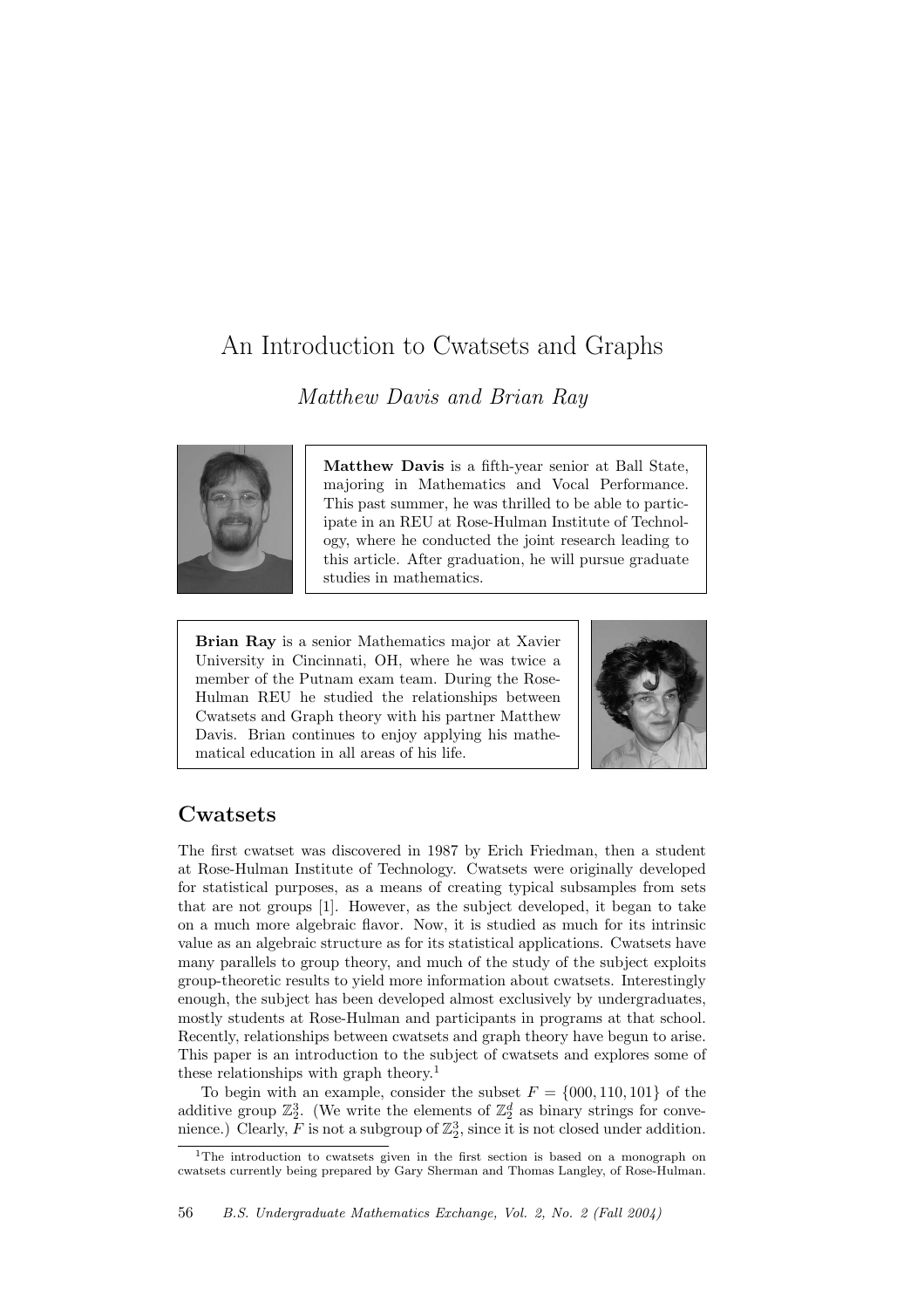However, the set still has some interesting regularity. We notice that adding 110 to every element of the set yields the "coset"  $F + 110 = \{110,000,011\}.$ If we apply the permutation  $(1, 2)$  to each element of the set F in the natural way, we obtain the set  $\{000, 110, 011\}$ , denoted by  $F^{(1,2)}$ . (We will also use the notation  $c^{\sigma}$  to denote the application of the permutation  $\sigma$  to element  $c \in \mathbb{Z}_2^d$ .) Hence, we have  $F + 110 = F^{(1,2)}$ . Similarly,  $F + 101 = F^{(1,3)}$ . Thus, although  $F$  is not closed under addition, it is closed if we allow a permutation operation—a "twist" of sorts. Hence  $F$  is a "closed with a twist"-set, leading us to our definition of a cwatset.

**Definition 1.** A *cwatset* C is a nonempty subset of the additive group  $\mathbb{Z}_2^d$  with the property that for every element  $c \in C$  there is a permutation  $\sigma \in S_d$  such that  $C + c = C^{\sigma}$ . We refer to d as the degree of the cwatset. Note that it is not necessary for every  $\sigma$  in  $S_d$  to satisfy  $C + c = C^{\sigma}$  for some  $c \in C$ . Observe that every cwatset contains the identity element **0**, because  $c + c = \mathbf{0}$  for all  $c \in C$ .

We often denote cwatsets in matrix form, so that we can speak of the *columns* of a cwatset. For example, we can write  $F$  of the above example as:

$$
\left[\begin{array}{ccc} 0 & 0 & 0 \\ 1 & 1 & 0 \\ 1 & 0 & 1 \end{array}\right]
$$

Also, since  $c + c = 0$  for all  $c$  in  $\mathbb{Z}_2^d$ , an equivalent definition of a cwatset is that for every c in C, there is a  $\sigma \in S_d$  such that  $C^{\sigma} + c = C$ . In terms of individual elements of the set C, we are really saying that  $b^{\sigma} + c \in C$  for each  $b \in C$ . We can think of any ordered pair  $(\sigma, c)$  of  $S_d \times \mathbb{Z}_2^d$  as defining a function from  $\mathbb{Z}_2^d$ to itself:

$$
b^{(\sigma,c)} = b^{\sigma} + c, \text{ for } b \in \mathbb{Z}_2^d.
$$

To see how various elements of  $S_d \times \mathbb{Z}_2^d$  interact when applied to elements of  $\mathbb{Z}_2^d$ , we let a second element  $(\tau, d)$  of  $S_d \times \mathbb{Z}_2^d$  act on  $b^{(\sigma, c)}$ . Then we have:

$$
(b^{(\sigma,c)})^{(\tau,d)} = (b^{\sigma} + c)^{(\tau,d)} = b^{\sigma\tau} + c^{\tau} + d = b^{(\sigma\tau,c^{\tau} + d)},
$$

with the convention that function composition is read left-to-right. The relationship  $(\sigma, c) \circ (\tau, d) = (\sigma \tau, c^{\tau} + d)$  is clearly recognizable as the group structure of the semidirect product  $S_d \ltimes_{\phi} \mathbb{Z}_2^d$ , given by the operation

$$
(\sigma, c) * (\tau, b) = (\sigma \tau, c^{\tau} + b),
$$

where  $\phi : S_d \to \text{Aut}(\mathbb{Z}_2^d)$  is the homomorphism given by  $\phi(\tau)(c) = c^{\tau}$ . Thus, we really have a (right) group action of  $S_d \ltimes_{\phi} \mathbb{Z}_2^d$  on  $\mathbb{Z}_2^d$ . This group is what is known as the *wreath product* of  $\mathbb{Z}_2$  by  $S_d$ , usually denoted by  $S_d \wr \mathbb{Z}_2$ .

Understanding how this group action interacts with a cwatset yields a wealth of information about the structure of the cwatset. What we are really interested in is the setwise stabilizer of a cwatset  $C$ , denoted by  $\text{Stab}(C)$ , under this group action. If  $c \in C$ , there is some permutation  $\sigma$  in  $S_d$  such that  $C^{\sigma} + c = C$ , since C is a cwatset. Thus, writing  $C^{(\sigma,c)}$  to denote the set obtained by letting  $(\sigma, c)$  act on each member of C, we have  $C^{(\sigma, c)} = C$ , so that  $(\sigma, c) \in \text{Stab}(C)$ . Also, for any  $(\sigma, c) \in \text{Stab}(C)$ , we know that  $b^{\sigma} + c \in C$ for any  $b \in C$ . Specifically, then,  $\mathbf{0}^{\sigma} + c = \mathbf{0} + c = c \in C$ .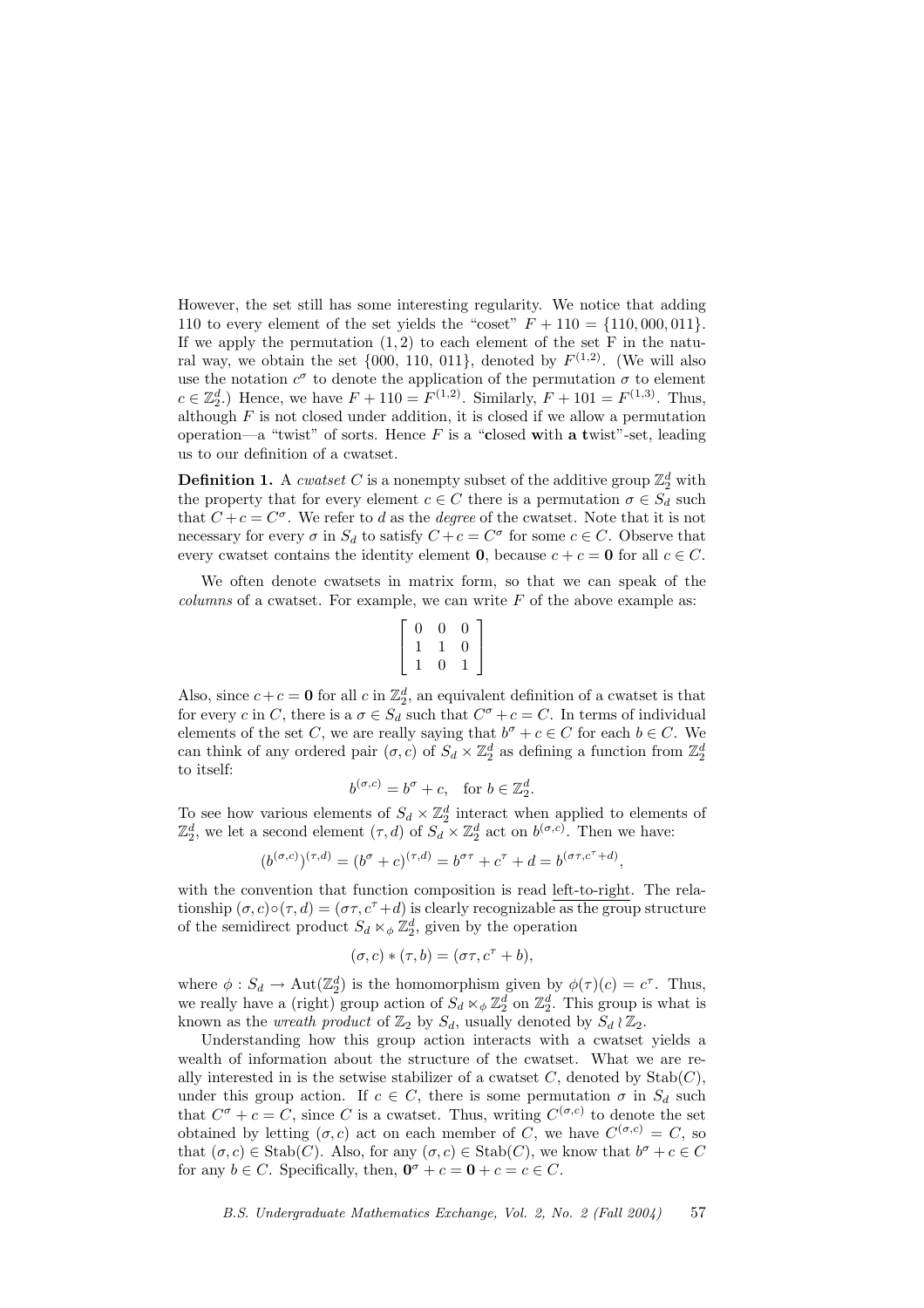**Definition 2.** The stabilizer of a cwatset C under the group action of  $S_d \wr \mathbb{Z}_2$ on  $\mathbb{Z}_2^d$  consists of exactly those pairs  $(\sigma, c)$  such that  $C^{\sigma} + c = C$ . This subgroup of  $S_d \wr \mathbb{Z}_2$  is denoted by  $M_C$ , and is often referred to as the maximal covering group of the cwatset, or simply the M-group of the cwatset.

For our cwatset  $F$  introduced above, we have:

$$
M_F = \{ (id, 000), \ ( (2, 3), 000), \ ( (1, 2), 110), \ ( (1, 3, 2), 101) \}, \ ( (1, 2, 3), 110), \ ( (1, 3), 101), \ ( (1, 3, 2), 101) \}.
$$

Examining this group closely produces several useful ideas that appear often in cwatset theory. First, we notice that, due to the way the semidirect product is constructed, the projection  $\pi_1 : M_C \to S_d$  given by  $\pi_1((\sigma, c)) = \sigma$  is in general a homomorphism. Its image is a group consisting of exactly those permutations  $\sigma \in S_d$  for which there is some c in C with  $C^{\sigma} + c = C$ . We call this group the permutation group of C, and denote it as  $P<sub>C</sub>$ . The kernel of this homomorphism is of course the subgroup made up of every element of  $M_C$  that has the identity in its first coordinate. Each coset in  $\overrightarrow{M_C}$  of this subgroup is exactly  $\pi_1^{-1}(\sigma)$ for some  $\sigma \in P_C$ , and so contains exactly those elements of  $M_C$  that have  $\sigma$ as their first coordinate. (In our example,  $\pi_1$  is coincidentally an isomorphism between  $M_F$  and  $S_3$ .)

Although the surjective projection into the second coordinate, denoted by  $\pi_2$ , is not a homomorphism, the set  $H = \{(\sigma, c) \in M_C | c = 0\}$  is another subgroup of  $M_C$ , since  $(\sigma, \mathbf{0}) * (\tau, c) = (\sigma \tau, \mathbf{0}^{\tau} + c) = (\sigma \tau, c)$ . Also, if  $(\tau, c)$  and  $(\mu, c)$  are elements of  $M_C$ , then

$$
C^{\mu\tau^{-1}} = (C^{\mu})^{\tau^{-1}} = (C + c)^{\tau^{-1}} = (C^{\tau})^{\tau^{-1}} = C,
$$

so that  $(\mu \tau^{-1}, 0) \in M_C$ . Thus, we know that  $(\mu \tau^{-1}, 0) * (\tau, c) = (\mu, c) \in$  $H \cdot (\tau, c)$ . These computations show that the right cosets of the subgroup H partition  $M_C$  exactly by the binary components of the elements of the Mgroup. Thus each element of C appears the same number of times in  $M_C$ . We obtain a result for cwatsets much like Lagrange's theorem for groups: for any cwatset C, |C| divides  $|M_C|$ , which in turn divides  $|S_d \wr \mathbb{Z}_2| = d! \cdot 2^{\overline{d}}$ .

**Theorem 3.** The cardinality of a cwatset C of degree d divides  $d! \cdot 2^d$ .

Another concept that will be useful is the idea of equivalent cwatsets. These are two cwatsets that can be converted to each other by a permutation of their columns. Using our previous example,

$$
\left[\begin{array}{ccc} 0 & 0 & 0 \\ 1 & 1 & 0 \\ 0 & 1 & 1 \end{array}\right]
$$

is equivalent to  $F$ . These two cwatsets have essentially the same structure, as evidenced by the fact that their M-groups are conjugates of one another in the wreath product by the element  $((1,2),000)$ . This definition of equivalence is really just a reflection of the commutativity of the cartesian product inherent in the construction of  $\mathbb{Z}_2^d$ .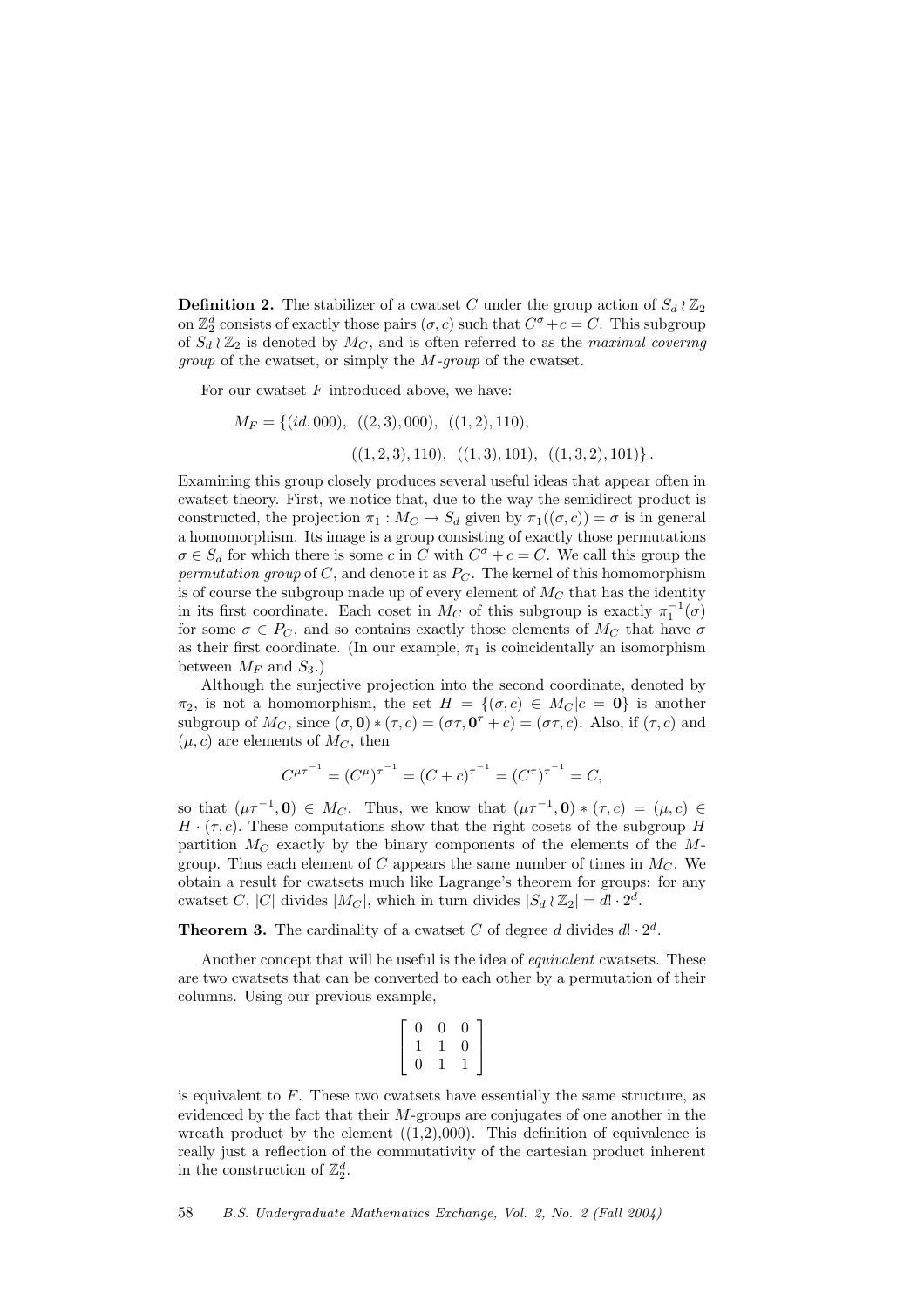Recall that the image of  $M_C$  under  $\pi_2$  is exactly C. Any subgroup G of  $S_d \wr \mathbb{Z}_2$  for which  $\pi_2(G) = C$  is called a *covering group* for C. The fact that  $M_C$ is the largest such group is what motivates us to call it the maximal covering group for C. Interestingly enough, for any subgroup G of  $S_d \wr \mathbb{Z}_2$ , the set  $\pi_2(G)$ is always a cwatset.

We also note that the only other covering group for  $F$  is the subgroup

$$
K = \{(id, 000), ((1, 2, 3), 110), ((1, 3, 2), 101)\}.
$$

Since this group has order 3, it is of course cyclic. In terms of cwatsets, this means that the entire cwatset  $F$  can be generated by a single binary element and one of its associated permutations. That is,

$$
110^{((1,2,3),110)} = 110^{(1,2,3)} + 110 = 011 + 110 = 101
$$
  

$$
101^{((1,2,3),110)} = 101^{(1,2,3)} + 110 = 110 + 110 = 000
$$
  

$$
000^{((1,2,3),110)} = 000^{(1,2,3)} + 110 = 000 + 110 = 110.
$$

It seems logical, then, to make the following definition.

Definition 4. A cwatset which has a cyclic covering group is called a *cyclic* cwatset.

An interesting example to illustrate this concept is the cwatset

$$
\left[\begin{array}{cc} 0 & 0 \\ 1 & 1 \\ 1 & 0 \\ 0 & 1 \end{array}\right],
$$

which is also a group. Clearly, it is the group  $\mathbb{Z}_2 \times \mathbb{Z}_2$ , so it is not a cyclic group. However, it is a cyclic cwatset, with a (maximal) cyclic covering group generated by  $((1, 2), 10)$ .

Finally, we examine the way that elements of  $M_F$  act on F under the group action. For example, as calculated above,

$$
000^{((1,2,3),110)} = 110
$$
  

$$
110^{((1,2,3),110)} = 101
$$
  

$$
101^{((1,2,3),110)} = 000,
$$

so that  $((1, 2, 3), 110)$  permutes the elements of F cyclically. If we assign 000 the label 1, 110 the label 2, and 101 the label 3, then  $((1, 2, 3), 110)$  induces the permutation  $(1, 2, 3)$  on the elements of F. The map  $\phi$  taking each element of  $M_F$  to this permutation it induces on the elements of F is actually a homomorphism. The image of this homomorphism is denoted by  $L_F$ , and is typically called the L-group of the cwatset. This group encapsulates the most important structure of the cwatset, since it tells us exactly the ways in which elements can be permuted by applying one single element to each element of the cwatset. The comparison to Cayley's theorem of elementary group theory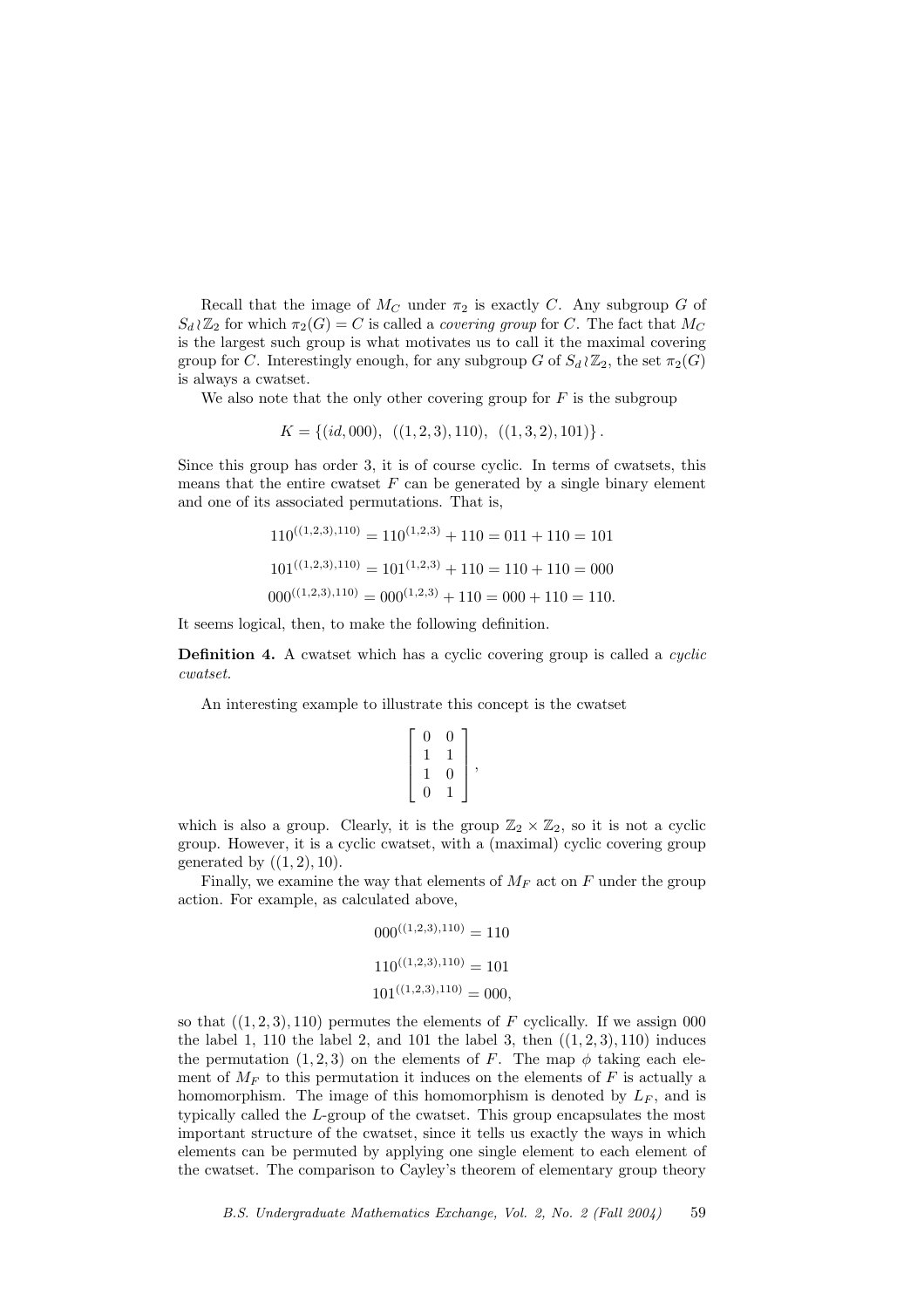is clear—just as every group can be expressed as a permutation group, so every cwatset acts in some ways like a group of permutations on its elements.

We end our introduction to cwatsets with a final concept that will be useful later.

**Definition 5.** The *weight* of a column of a cwatset is simply the number of 1's appearing in that column. A cwatset of cardinality  $n$  is said to be a *perfect cwatset* if all of its columns have weight k or  $n - k$  for some  $k \leq n/2$ .

For example, F is a perfect cwatset of cardinality  $n = 3$  with  $k = 1$ .

These are some of the main concepts of the basic theory of cwatsets. We now turn to the way cwatsets can be produced from graphs.

**Definition 6.** A graph  $\Gamma$  is a 2-tuple consisting of a vertex set V and a (multi) set E of edges, each of which is an ordered or unordered pair of elements of V. In a simple graph, each edge  $e$  of  $E$  is a set consisting of exactly two distinct elements of V while no edge appears more than once. Two graphs are isomorphic if the vertices can be relabeled such that the graphs are the same.

This is a rather formalistic definition of a graph. From a practical standpoint, a simple graph is merely a collection of points (the vertices) with some line segments (the edges) connecting various pairs of vertices.

A concept that comes up often in graph theory is that of a complementary graph. The *complementary* graph  $\Gamma'$  of a graph  $\Gamma$ , is the graph on the same vertices as Γ, but which contains exactly those edges which are absent from Γ. Also, a *self-complementary graph* is one that is isomorphic to its complementary graph.

In 2001, Nancy-Elizabeth Bush and Paul Isihara of Wheaton College created a method, which relates the theory of graphs and cwatsets [2]. They presented a construction translating an isomorphism class of simple graphs into a cwatset. We will illustrate this construction through the following example:

Example 7. Consider the isomorphism class of the graph

$$
\Gamma = (\{1, 2, 3\}, \{\{1, 2\}\})
$$

in Figure 1. We can assign a value  $y \in \mathbb{Z}_2^3$  to each graph to represent which edges exist in that graph. The edges that can appear in these graphs are  $\{1, 2\}$ , which corresponds to the first column of  $y$ ;  $\{1,3\}$ , which corresponds to the second column; and  $\{2,3\}$ , represented by the third column. Of course, a "1" denotes that the corresponding edge is present in the graph. This has been done for each graph in the figure and written into the middle of the graph. We then find the sums of each pair of graph words, which are shown by the arrows between the graphs in the picture. Next, one of the graphs is singled out and we create a set consisting of the pairwise sums of this word and the other graph words. (Notice that  $y + y = 0$ , so 0 will always be an element of this set.) This set is our cwatset. If we use the top graph  $\Gamma$  in the picture as our base graph, the cwatset produced will be  $F$ . Also notice that since each separate y-value is merely a permutation of the others, the sets of sums are also permutations of each other. Therefore, no matter which graph we use to find our set, we will always obtain equivalent cwatsets.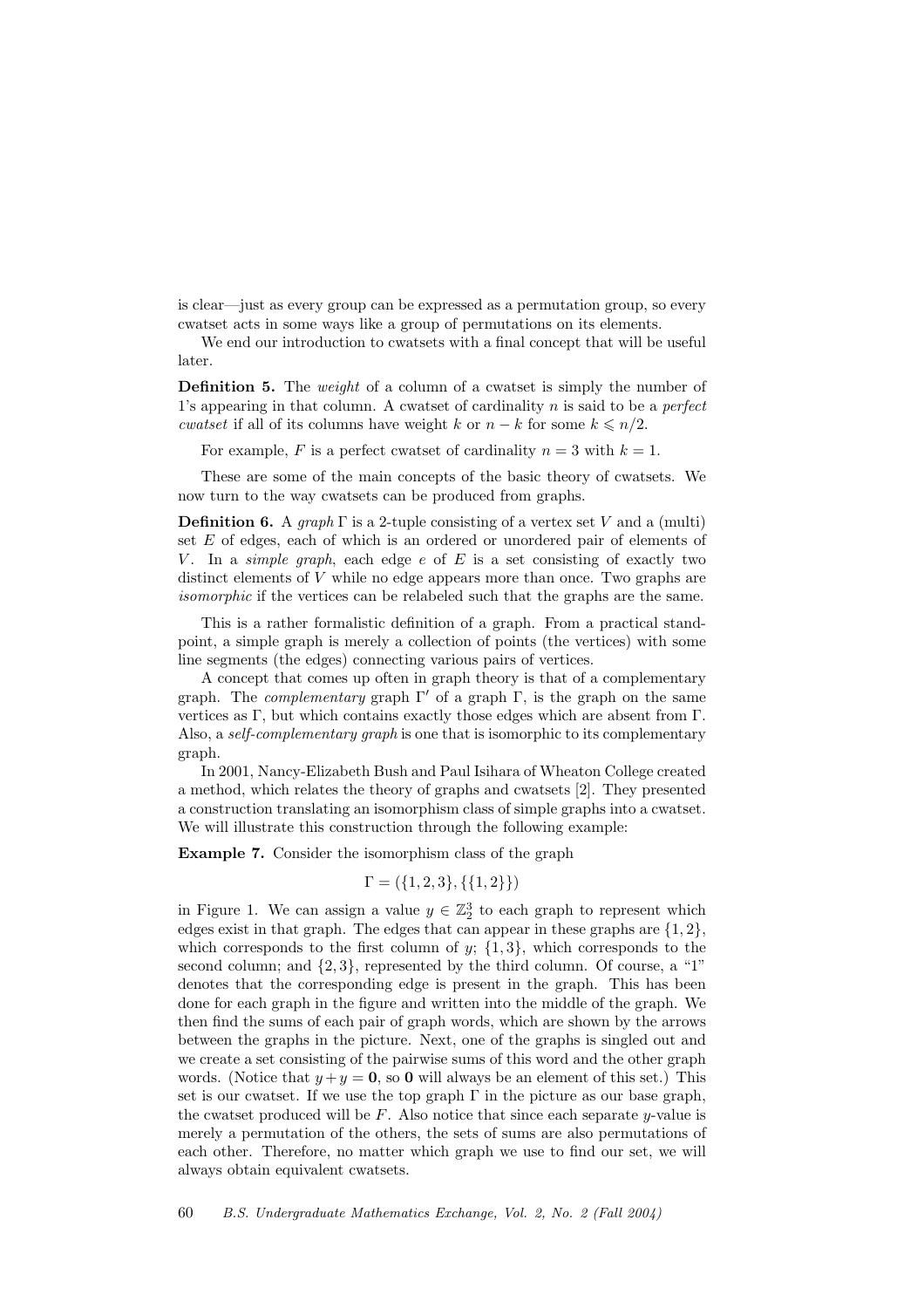Using this method of construction, Bush and Isihara proved that any isomorphism class of simple graphs on  $v$  vertices will always result in a cwatset. The cardinality of this cwatset is equal to the size of the isomorphism class of the graph and its degree is  $d = \binom{v}{2}$ . They also proved that no matter which graph from the isomorphism class is used, the cwatsets produced by this process will all be equivalent.

We note that, given the isomorphism class of a graph  $\Gamma$ , the isomorphism class of the complementary graph  $\Gamma'$  will produce the exact same cwatset as Γ. It is from this point that we continued the research to discover other facts regarding the connection between cwatsets and graphs.



#### Graphs and Cwatsets

Proposition 8. Cwatsets obtained from graphs contain only even-weight elements.

**Proof.** First, note that the weight of the sum of two elements of  $\mathbb{Z}_2^d$  is equivalent to addition of the individual weights modulo two (i.e.  $w(a + b) \equiv w(a) + b$  $w(b) \mod 2$ . Now, the words associated with the graphs in an isomorphism class all have the same weight, since the graphs all have the same number of edges. Since the words in the associated cwatset are obtained by adding two graph words, the cwatset words must have even weight.  $\Box$ 

Proposition 9. A graph cwatset contains 1 iff the isomorphism class is selfcomplementary.

**Proof.** Assume that a given graph cwatset contains 1. Then for  $y$ , the word representation of the original graph, there exists a word  $y'$  of another graph such that  $y + y' = 1$ . This implies that y' is the complement of y. Therefore,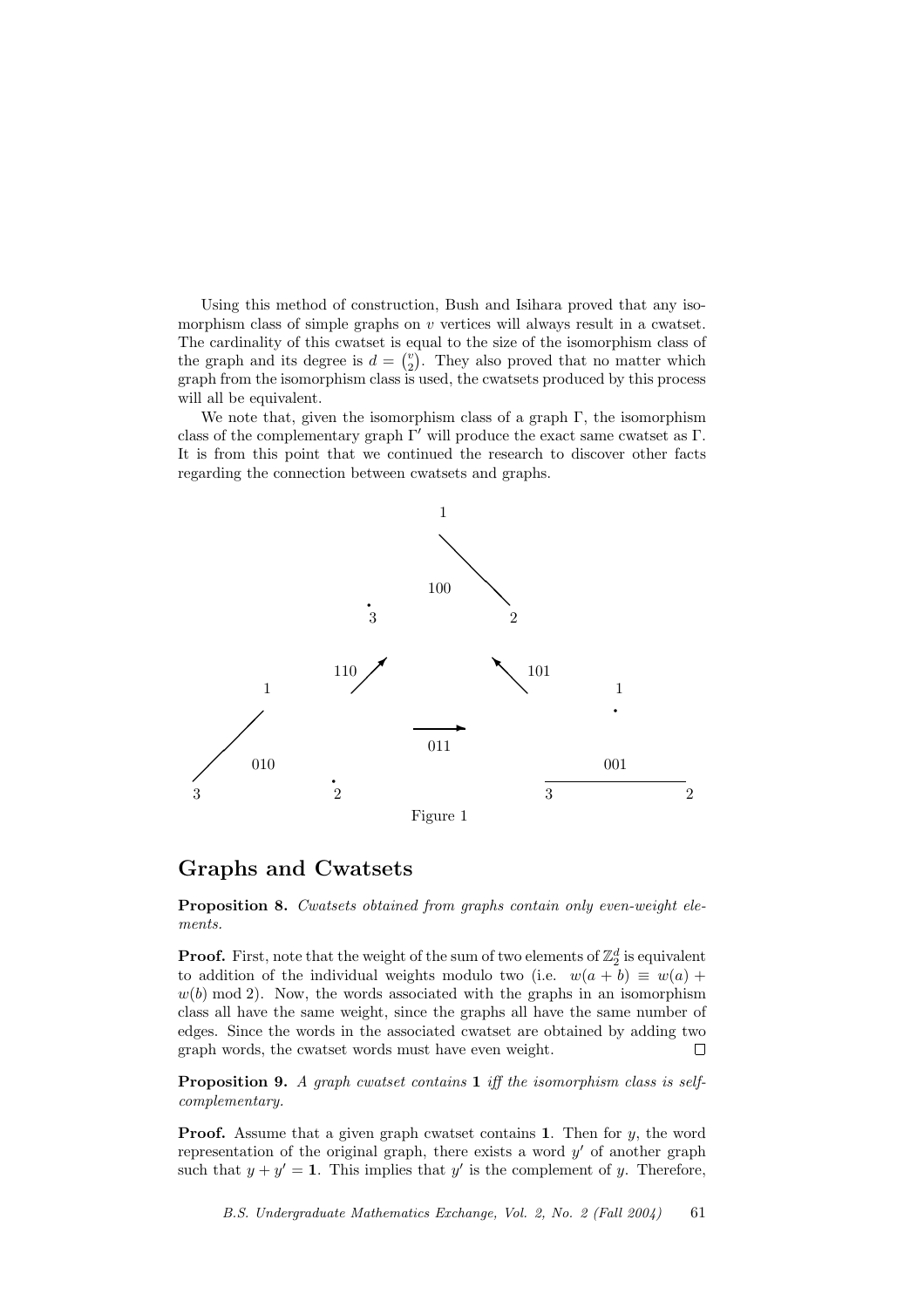the isomorphism class contains the complement to the original graph. Similarly, assuming that the isomorphism class is self-complementary, the previous argument works again in reverse.  $\Box$ 

Proposition 10. Graph cwatsets are perfect.

Proof. First notice that in a given isomorphism class, each edge appears in the same number of graphs. Call this number  $k$ . If a given edge appears in the original graph used to build the cwatset, then there are  $k$  zeroes in the column corresponding to that edge. Otherwise, if a given edge does not appear in the original graph, then there are  $k$  ones in the corresponding column. Therefore, the column weights will be either k or  $n - k$ .  $\Box$ 

For the next proposition, the following definitions are needed.

Definition 11. A *directed graph* is a graph where an edge is defined by an ordered pair  $(a, b)$ , so that the edge is thought of as directed from a to b.

**Definition 12.** A *multigraph* is a graph in which the edge set  $E$  is a multiset, so that multiple edges connecting the same two vertices may appear.

**Definition 13.** A *pseudograph* is a graph in which the edge set  $E$  is a multiset that may contain one point sets, so that multiple edges may appear in the graph, and edges that are incident to only one point, called loops, are allowed to appear in the graph.

We can extend the scheme used for numbering the edges of simple graphs to any directed graph, pseudograph, or multigraph as follows. In a directed graph on  $v$  vertices, there are a finite number of possible edges, so we can assign each possible edge a column in  $\mathbb{Z}_2^n$ , where  $n = 2\binom{v}{2}$  is the total number of potential edges, just as was done for simple graphs. In the case of multigraphs, we find the edge that appears in  $E$  with the greatest multiplicity  $m$  and assign each edge that many columns in  $\mathbb{Z}_2^n$ , where  $n = m\binom{v}{2}$ . In pseudographs, we do the same thing, but count loops as potential edges, so that  $n = m\binom{v+1}{2}$ . In this way, every edge that could potentially appear in any graph in the isomorphism class has a column devoted to it. Once we have established this correspondence, the proof of the following theorem follows exactly as it did for the case of simple graphs.

Proposition 14. An isomorphism class of directed, multi, or pseudographs results in a cwatset.

In fact, the construction of a cwatset from a graph leaves even more room for generalization. Inspecting the construction closely, we see that when we represent a graph with a binary string indicating which edges are present, we could just as easily represent this graph by a set whose elements are exactly the numbers corresponding (under our numbering scheme) to the edges present in the graph. For example, the graph words 100, 010, 001 of our illustrative example could be represented by the sets {1}, {2}, {3}. Then, the process of adding one binary word to each other word is mirrored by selecting one set and taking the symmetric difference of it and the other sets. For example, if  $\{1\}$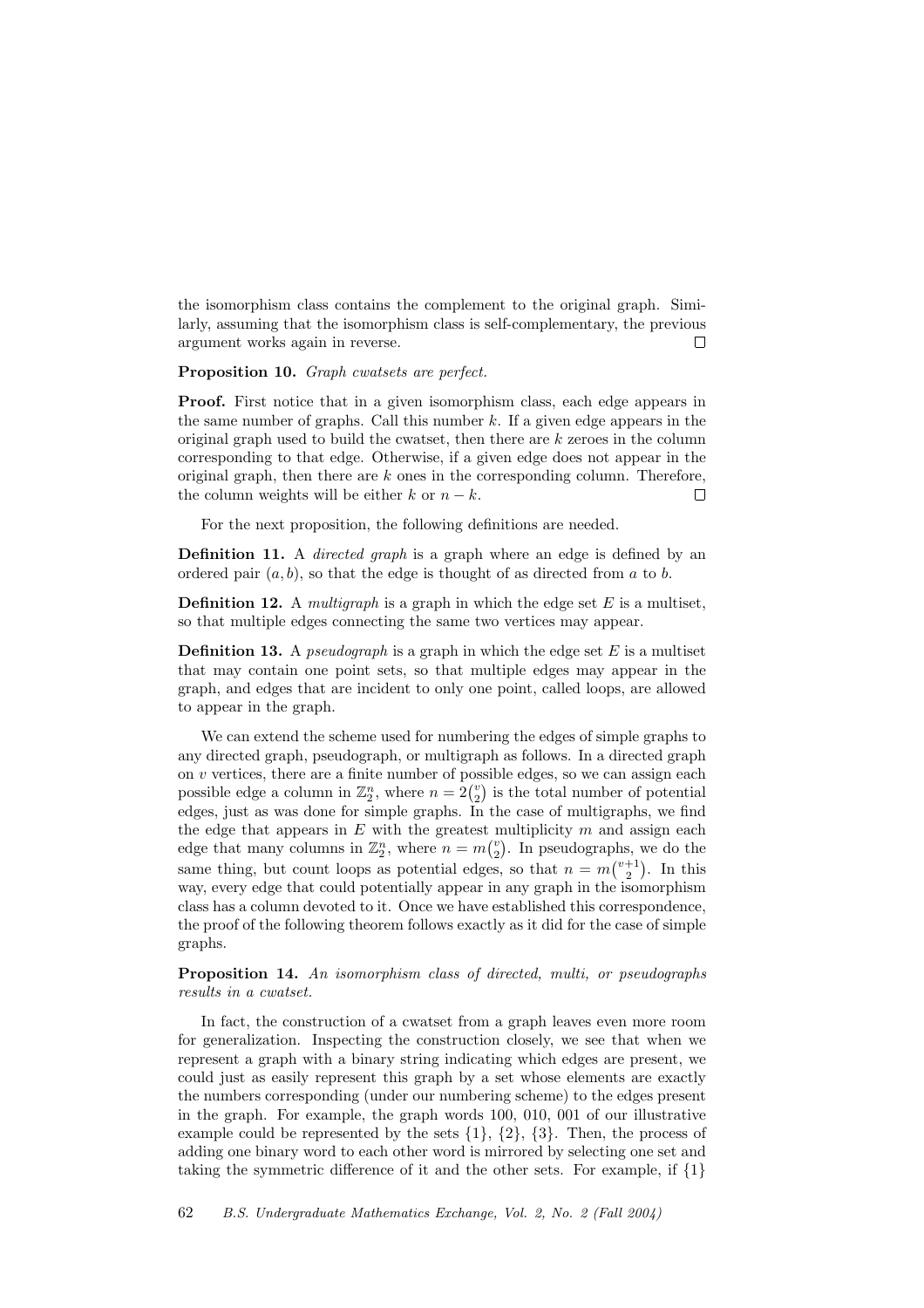represents our base graph, the resulting sets will be  $\{\}, \{1, 2\}, \{1, 3\},\$ are easily translated back into the elements of  $F$ , 000, 110, and 101. This interpretation of the construction essentially changes the graph isomorphism class into a hypergraph.

**Definition 15.** A *hypergraph* is a 2-tuple consisting of a vertex set V and an edge set  $E$ , which can be any subset of the power set of  $V$ .

In our example,  $V = \{1, 2, 3\}$  and  $E = \{\{1\}, \{2\}, \{3\}\}\$ . Hypergraphs become much more difficult to draw clearly because the edges can connect multiple vertices, or in this case, just one vertex. However, a hypergraph does give us the advantage of representing the entire isomorphism class of a graph in a single object, a hypergraph on a number of vertices equal to the number of edges that could possibly be present in a graph. However, with this generalization, we also realize that it is not necessary to look at an isomorphism class of a given graph. All that is really required to create a cwatset is for the set of graphs to be the orbit of a single graph under some group of permutations of the edges. In terms of hypergraphs, then, we have the following theorem.

**Theorem 16.** Given any subset e of  $\{1, 2, ..., d\}$  and any subgroup G of  $S_d$ , the orbit of  $e$  under  $G$ , when viewed as a hypergraph, results in a cwatset.

The connection between graphs and hypergraphs gives us a number of advantages in the study of the cwatsets produced by the entire isomorphism class of a simple graph. There is a long-standing connection between cwatsets and hypergraphs, originally discovered by Julie Kerr [4]. She discovered a way to express a perfect cwatset with no half-weight columns as a hypergraph.

In brief, the conversion from cwatset to hypergraph depends on identifying the so-called "heavy" and "light" columns of the cwatset. A column is called "heavy" if its weight is more than half the cardinality of the cwatset, and "light" if its weight is less than half the cardinality. (The process is well-defined only if the cwatset has no columns whose weight is exactly half the cardinality of the cwatset, called half-weight columns.) Each element c of the cwatset generates a single edge of the hypergraph as follows. If  $c$  has a 0 in a heavy column, we include the vertex corresponding to that column in the resulting edge of the hypergraph. Similarly, if c has a 1 in a light column, we include that column's vertex in the edge. We demonstrate this process with the following cwatset, whose first and second columns are heavy, while the others are light.

| 000000 | $\rightarrow$ | $\{1,2\}$  |
|--------|---------------|------------|
| 111100 | $\rightarrow$ | $\{3, 4\}$ |
| 100010 | $\rightarrow$ | $\{2, 5\}$ |
| 111001 | $\rightarrow$ | $\{3,6\}$  |
| 010010 | $\rightarrow$ | $\{1, 5\}$ |
| 110101 | $\rightarrow$ | $\{4,6\}$  |

It turns out that this hypergraph represents the orbit of a graph under a certain permutation of its edges, and that this set of graphs will produce the exact cwatset we started with. Thus, the graph and hypergraph representations of a graph cwatset are largely equivalent. The hypergraph representation has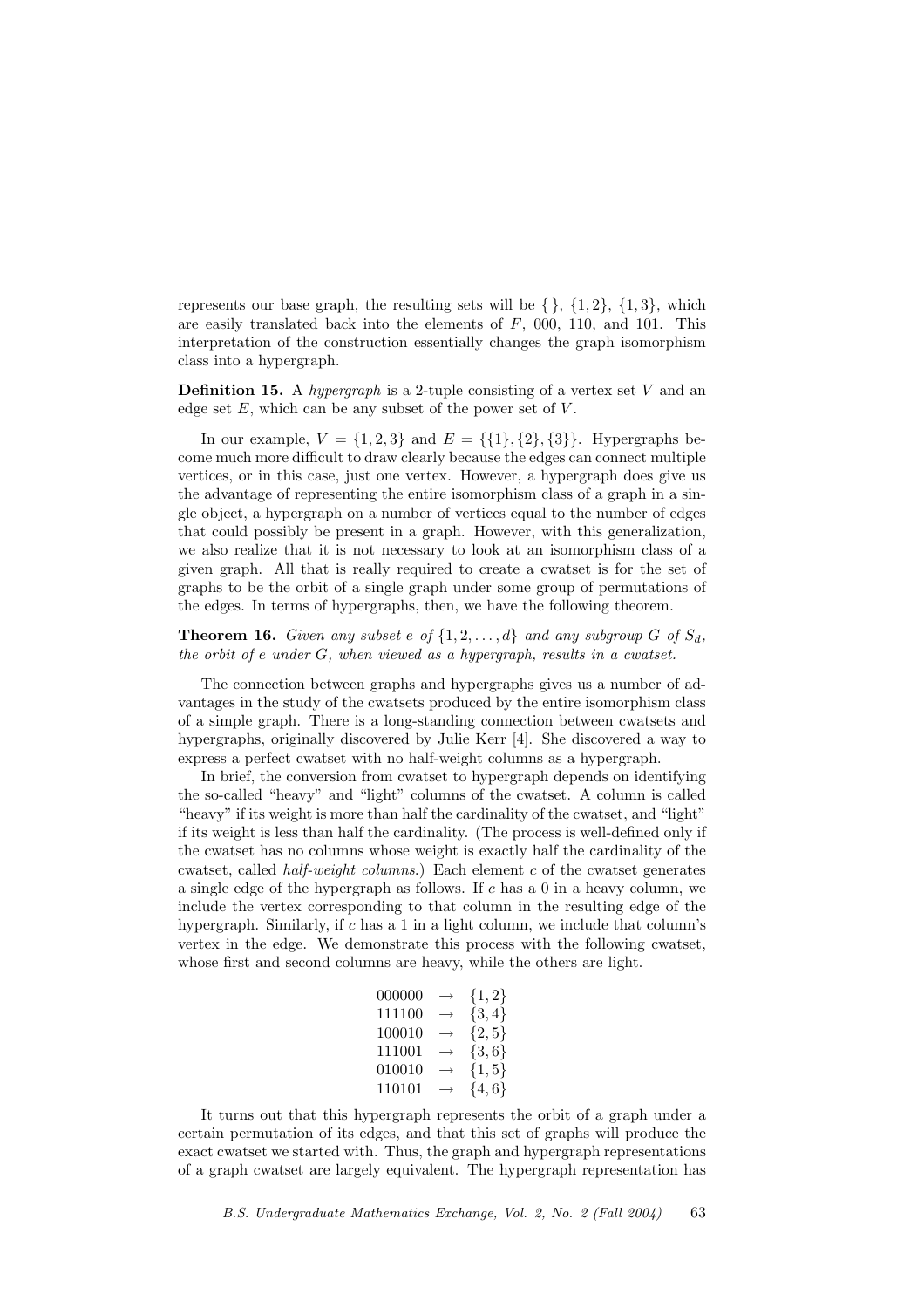been studied the most, and has a number of useful results. This previous work was, and probably will continue to be, very helpful in the study of graph cwatsets.

### Examples

With all this in mind, we set out to study the cwatsets generated by the entire isomorphism class of graphs on a small number of vertices, searching for various patterns. As suggested in [2], we hoped to classify the graphs that produce groups and/or cyclic cwatsets in order to develop a cwatset-based isomorphism test for graphs. Unfortunately, there is still only one example of a group cwatset, the one produced by  $K_{1,3}$  as follows.



One obvious necessary condition for a graph to produce a group cwatset is that the isomorphism class of the graph has an appropriate cardinality, i.e. some power of 2. Another necessary condition is that the graph has half the number of potential edges. This must be the case since a group cwatset always has all half-weight columns, implying that half of its columns will be considered heavy in any hypergraph representation of it. Thus, half the edges of the graph representation will be present.

Among the graphs on 7 or fewer vertices, the only isomorphism class whose cardinality allows its cwatset to be a group is the graph cited above. In any case, it appears that groups are generated by graphs too rarely to be of much use as an isomorphism test.

To find graphs that produce cyclic cwatsets, we turn to another theoretical connection between a cwatset and its hypergraph. Just as every element of the M-group of a cwatset induces some permutation of the cwatset's elements, every element of the stabilizer of a hypergraph permutes its elements.

Definition 17. The group of permutations that represents the action of the various elements of the stabilizer on the hypergraph is called the L-group of the hypergraph, and is denoted  $L_H$ .

**Theorem 18.** For any perfect cwatset C and a hypergraph representation  $H$ of it,  $L_H \subseteq L_C$ . (This assumes that the elements of H and C are numbered in a corresponding fashion.)

**Proof.** Let  $\sigma$  be a permutation in the stabilizer of H. Label the elements of H as  $h_1, h_2, \ldots, h_n$ , with  $h_1$  the representative of the zero word. The j-th

64 B.S. Undergraduate Mathematics Exchange, Vol. 2, No. 2 (Fall 2004)